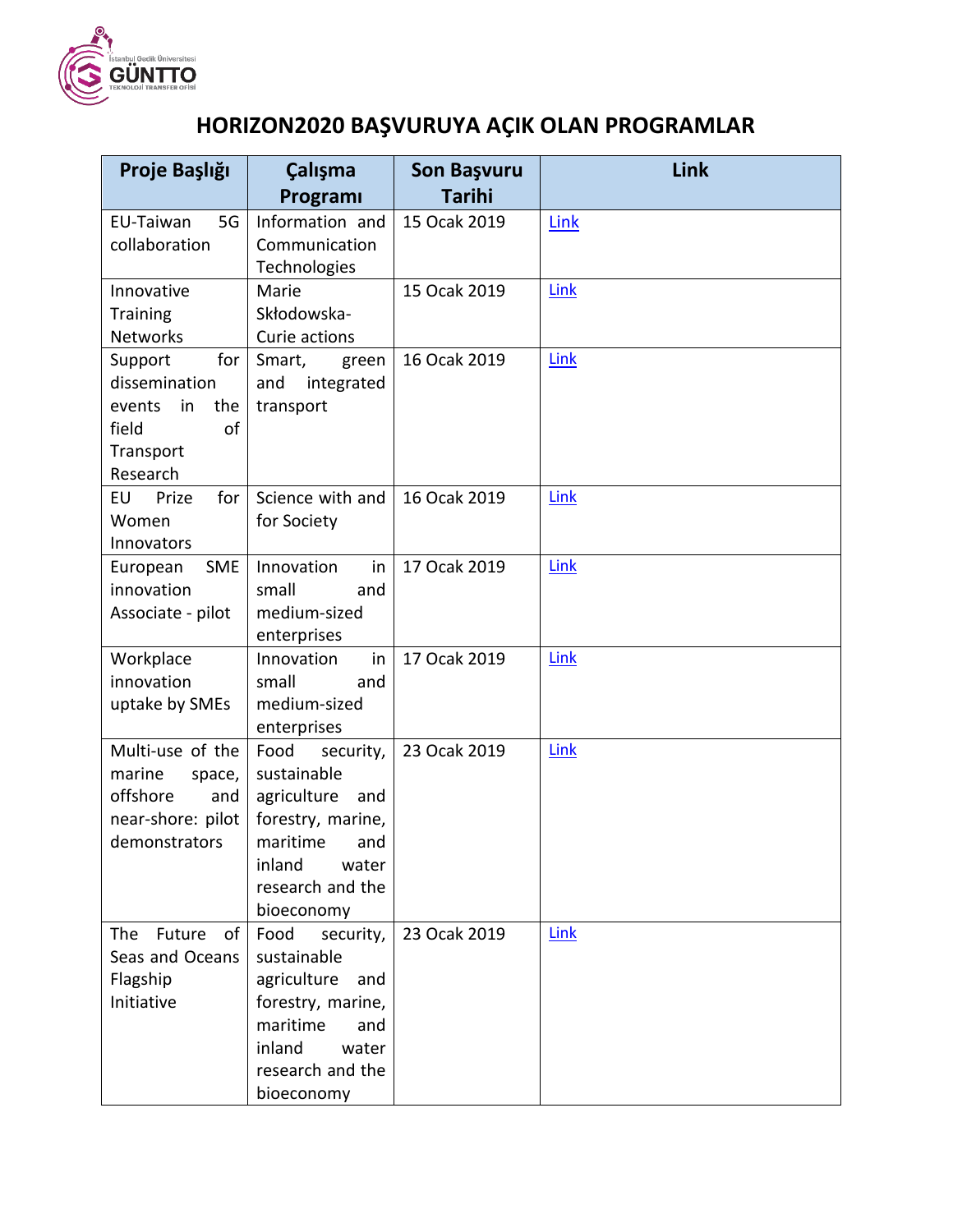

| Proje Başlığı                                                                         | Çalışma                                                                                                                                             | Son<br><b>Başvuru</b> | Link |
|---------------------------------------------------------------------------------------|-----------------------------------------------------------------------------------------------------------------------------------------------------|-----------------------|------|
|                                                                                       | Programi                                                                                                                                            | <b>Tarihi</b>         |      |
| Sustainable<br>solutions for bio-<br>based plastics on<br>land and sea                | Food<br>security,<br>sustainable<br>agriculture<br>and<br>forestry, marine,<br>maritime<br>and<br>inland<br>water<br>research and the<br>bioeconomy | 23 Ocak 2019          | Link |
| Closing nutrient<br>cycles                                                            | Food<br>security,<br>sustainable<br>agriculture<br>and<br>forestry, marine,<br>maritime<br>and<br>inland<br>water<br>research and the<br>bioeconomy | 23 Ocak 2019          | Link |
| Circular<br>bio-<br>based<br>business<br>models for rural<br>communities              | Food<br>security,<br>sustainable<br>agriculture<br>and<br>forestry, marine,<br>maritime<br>and<br>inland<br>water<br>research and the<br>bioeconomy | 23 Ocak 2019          | Link |
| Innovative<br>and<br>citizen-driven<br>food<br>system  <br>approaches<br>in<br>cities | Food<br>security,<br>sustainable<br>agriculture<br>and<br>forestry, marine,<br>maritime<br>and<br>inland<br>water<br>research and the<br>bioeconomy | 23 Ocak 2019          | Link |
| Proje Başlığı                                                                         | Çalışma                                                                                                                                             | Son<br><b>Başvuru</b> | Link |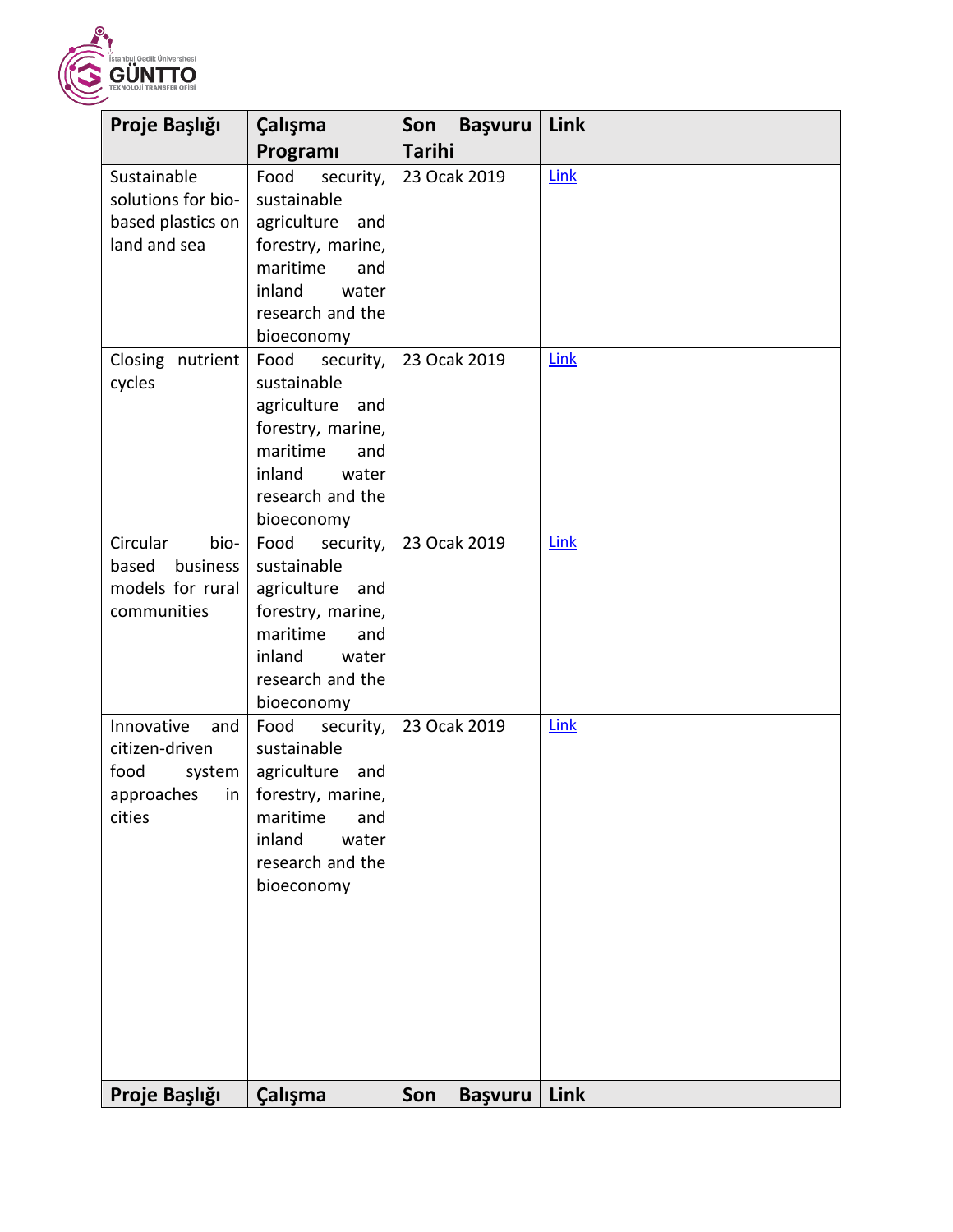

|                                                                                                                                           | Programı                                                                                                                                            | <b>Tarihi</b>         |             |
|-------------------------------------------------------------------------------------------------------------------------------------------|-----------------------------------------------------------------------------------------------------------------------------------------------------|-----------------------|-------------|
| High-quality<br>organic<br>fertilisers<br>from<br>biogas digestate                                                                        | Food<br>security,<br>sustainable<br>agriculture<br>and<br>forestry, marine,<br>maritime<br>and<br>inland<br>water<br>research and the<br>bioeconomy | 23 Ocak 2019          | <b>Link</b> |
| Fast track to the<br>implementation<br>of<br><b>ESFRI</b><br>an<br>research<br>infrastructure                                             | European<br>research<br>infrastructures<br>(including<br>$e-$<br>Infrastructures)                                                                   | 29 Ocak 2019          | Link        |
| Prototyping new<br>innovative<br>services                                                                                                 | European<br>research<br>infrastructures<br>(including<br>$e-$<br>Infrastructures)                                                                   | 29 Ocak 2019          | Link        |
| City<br>European<br>Facility<br>European<br>cities<br>key<br>as<br>innovation hubs<br>unlock<br>to<br>for<br>finance<br>energy efficiency | Secure,<br>clean<br>efficient<br>and<br>energy                                                                                                      | 05 Şubat 2019         | Link        |
| Flexibility<br>and<br>retail<br>market<br>options for the<br>distribution grid                                                            | clean<br>Secure,<br>efficient<br>and<br>energy                                                                                                      | 05 Şubat 2019         | Link        |
| Solutions<br>for<br>increased<br>regional<br>cross-<br>border<br>in<br>cooperation<br>the transmission<br>grid                            | clean<br>Secure,<br>efficient<br>and<br>energy                                                                                                      | 05 Şubat 2019         | Link        |
| Proje Başlığı                                                                                                                             | Çalışma                                                                                                                                             | Son<br><b>Başvuru</b> | Link        |